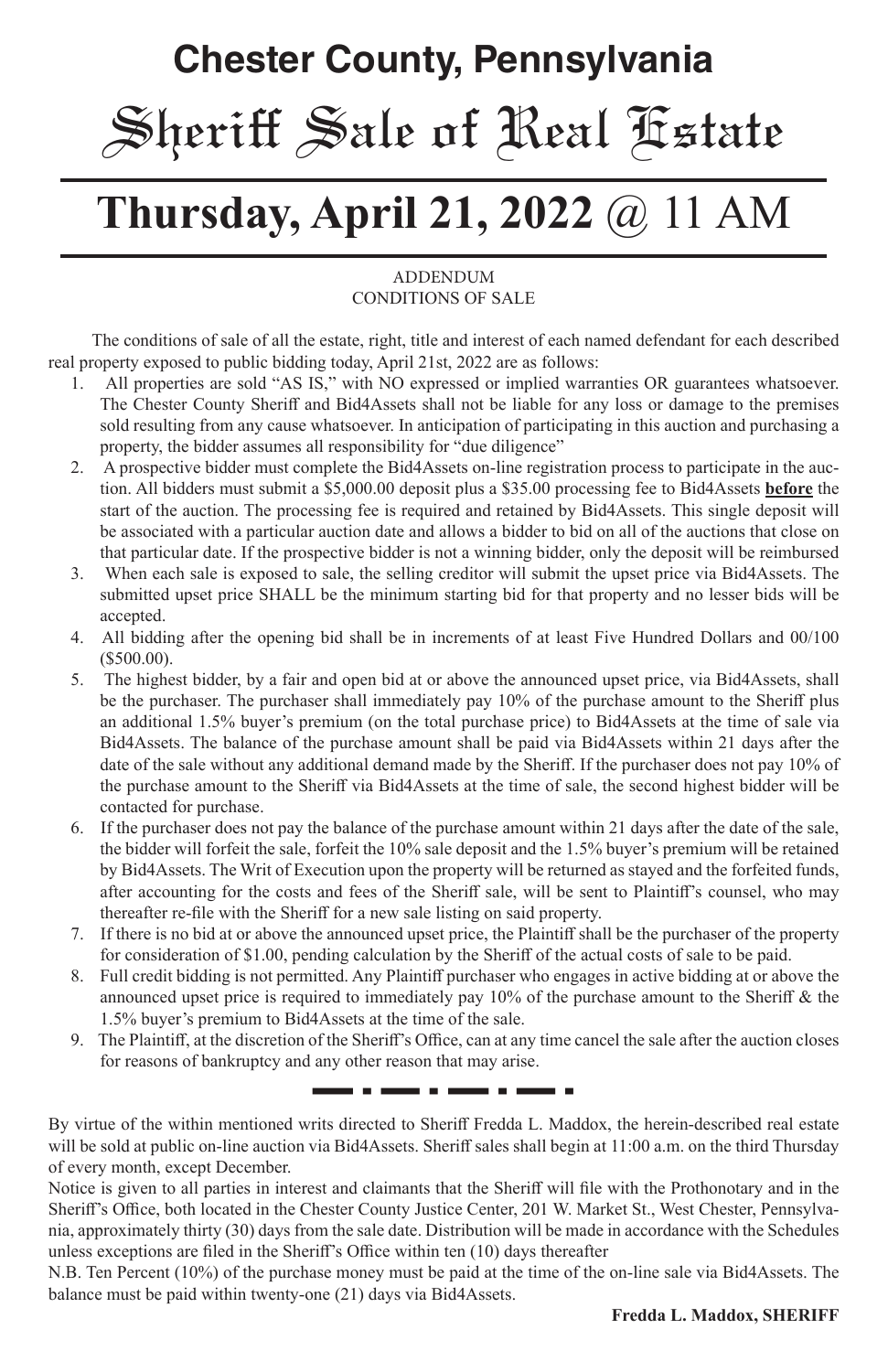#### **SALE NO. 20-1-10 Writ of Execution No. 2019-06502 DEBT \$237,737.04**

ALL THAT CERTAIN tract of land situate in West Nottingham Township, Chester County, Pennsylvania, bounded and described according to a final subdivision plan thereof prepared by Kenneth G. Crossan, Professional Land Surveyor, dated 05/26/1986, revised 07/28/1986 and recorded as Plan no. 6929 on the Office of the Recorder of Deeds of Chester County, as follows:

BEGINNING at a point near the center line of Red Pump Road, known as T-304, a corner of land now or late of Norman Wolgin and Sylvan M. Cohen; thence along said Red Pump Road, South 28 degrees 54 minutes 00 seconds East 186.58 feet to a point; a corner of Lot No. 2 on said plan; thence along the same South 53 degrees 25 minutes 41 seconds West 514.10 feet to a point in line of other lands of Rose Chase Eshleman; thence along the same North 42 degrees 54 minutes 15 seconds West 131.09 feet to a point in line of land of aforesaid Wolgin and Cohen; thence along the same North 32 degrees 44 minutes 22 seconds East 130.00 feet, North 43 degrees 53 minutes 36 seconds East 99.37 feet and North 54 degrees 45 minutes 39 seconds East 333.94 feet to the point and place of beginning.

BEING Lot No. 1 as shown on said Plan.

CONTAINING 2.215 acres of land more or less.

UNDER AND SUBJECT TO THE FOL-LOWING DEED RESTRICTIONS

1. Any dwelling place on the premises shall be of a design that would provide not less than 1,500 square feet of living area exclusive of basements, garages, root cellars and the like.

2. No mobile home or mobile home type dwelling whether brought in on wheels or

on a trailer in separate parts, shall be placed on the premises for dwelling purposes.

Tax Parcel # 68-5-3.3

PLANTIFF: DITECH FINANCIAL LLC VS

DEFENDANT: **E. WILHELMINA CLAY A/K/A ETHEL WILHELMINA CLAY, INDIVIDUALLY AND AS AD-MINISTRATRIX OF THE ESTATE OF WALLACE H. CLAY A/K/A WAL-LACE HENRY CLAY**

SALE ADDRESS: 164 Red Pump Road, Nottingham, a/k/a Nottingham Township, PA 19362

PLANTIFF ATTORNEY: **RAS CITRON, LLC 855-225-6906**

#### **SALE NO. 21-3-16 Writ of Execution No. 2018-07313 DEBT \$287,522.35**

ALL THAT CERTAIN lot or piece of ground with the buildings and improvements thereon erected, situate in the township of East Whiteland, County of Chester and Commonwealth of Pennsylvania, and described according to a Plan made for F. H. Construction Company known as "Hill Brook Park" said Plan made by Chester Valley Engineers, Inc., Consulting Engineers, Paoli, Pennsylvania, dated 1/3/1961 and ALST revised 3/30/1961, as follows, to wit:

BEGINNING at a point on the southeasterly side of Hill Brook Circle (50 feet wide) said point measured by the 5 following courses and distances from a point of curve on the northeasterly side of Conestoga Road (Route #401) (50 feet wide)' (1) leaving Conestoga Road on the arc of a circle curving to the right with the radius of 13 feet, the arc distance of 20.42 feet to a point of tangent on the southeasterly side of Hill Brook Circle (said point of tangent being the northwestern portion of "Leg" of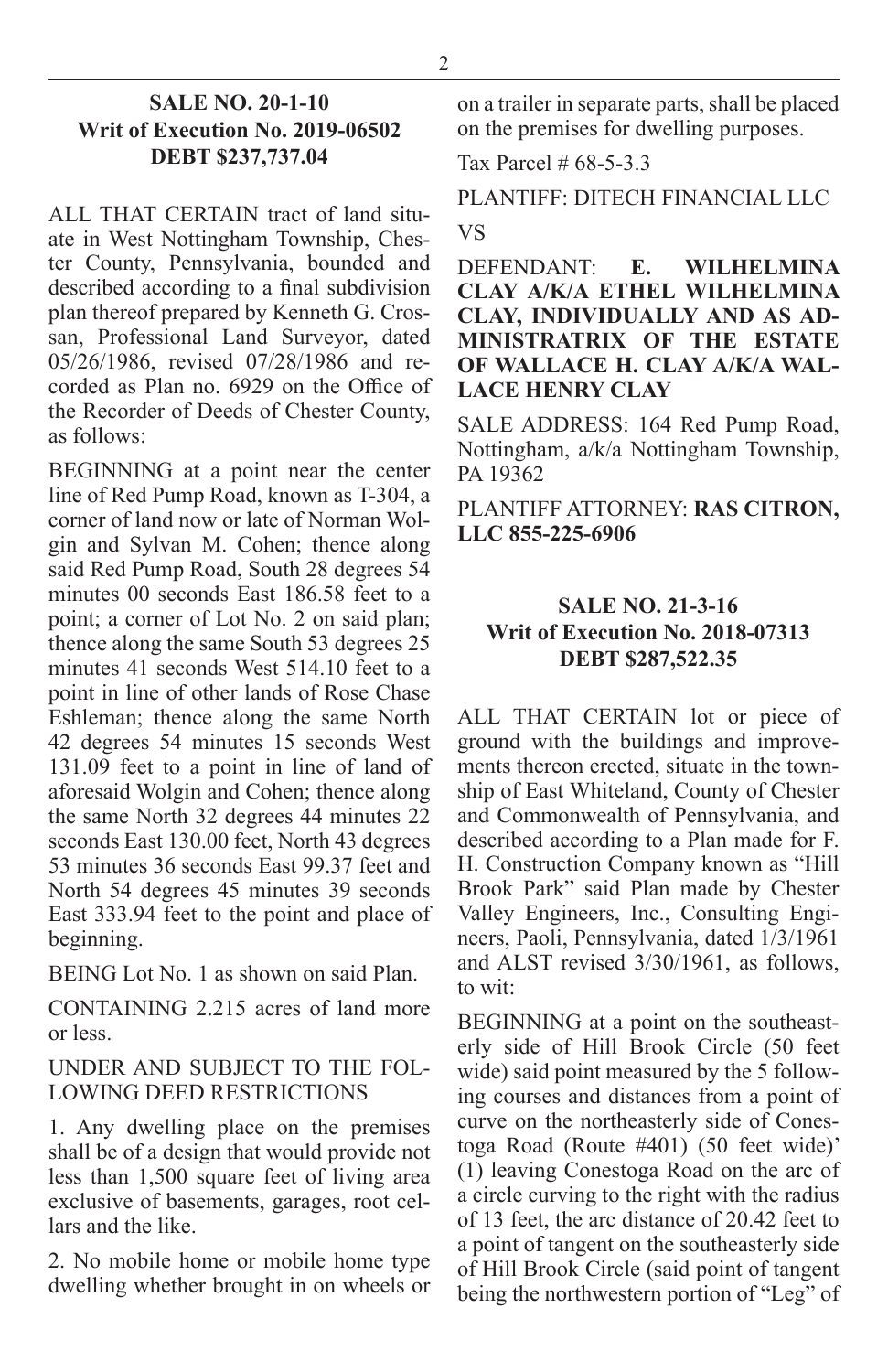Hill Brook Circle which has "U" shaped courses)' (2) north 24 degrees 51 minutes 30 seconds east, measured along the said side of Hill Brook Circle, 92.64 feet to a point of curve in the same; (3) northeastwardly measured still along the said side of Hill Brook Circle on the arc of a circle curving to the right having a radius of 225 feet the arc distance of 1418.47 feet to a point of tangent in the same; (4) north 62 degrees 40 minutes east, measured still along the said side of Hill Brook Circle, 360 feet to a point of curve in the same and (5) northeastwardly measured still along the said side of Hill Brook Circle, on the arc of a circle curving to the right having a radius of 1,590 feet, the arc distance of 356.14 feet to the point of beginning; thence extending from said point of beginning measured along the said side of Hill Brook Circle, the 2 following courses and distances; (1) northeastwardly on the arc of a circle curving to the right having a radius of 1,590 feet the arc distance of 165.58 feet to a point, the chord of said bearing north 78 degrees 29 minutes east, 165.50 feet to a point of tangent in the same, (2) north 81degrees 28 minutes east, 15.23 feet to a point, thence extending south 8 degrees 32 minutes east, 23.9 feet to a point, thence extending south 57 degrees 30 minutes east, 164.37 feet to a point; thence extending north 14 degrees 30 minutes west 291.62 feet to the first mentioned point and place of beginning.

Being Lot #23 as shown on the above-mentioned Plan.

Being the same premises which Carol R. Judge nka Carol Burke by deed dated 1/23/93 and recorded 2/8/93 in Chester County in Record book 3502 Page 291 conveyed unto Barbara R. Guenther and Richard W. Guenther, W/H, in fee.

And being the same premises which Richard Guenther by Deed dated 6/27/11 and recorded in Chester County in record book 8210 page 1004 conveyed his interest unto Barbara R. Guenther, in fee.

Being UPI # 42-3-32.7

PLAINTIFF: Trumark Financial Credit Union

#### VS

DEFENDANT: **Diane D. Weaver and James E. Weaver, Jr.**

SALE ADDRESS: 28 Hillbrook Circle, Malvern, PA 19355

PLAINTIFF ATTORNEY: **HILL WAL-LACK LLP 215-579-7700**

#### **SALE NO. 21-3-19 Writ of Execution No. 2018-05925 DEBT \$315,539.00**

All that certain tract or piece of land with the buildings and improvements thereon erected, hereditaments and appurtenances, situate in Caln Township, County of Chester, Commonwealth of Pennsylvania, Bounded and described according to a plan of Fern M. Pike estate, made by Berger and Hayes, Inc., Consulting Engineers and Surveyors, Thorndale, PA dated 4/5/1988.

BEING UPI # 39-3L-110

All that certain lot or tract of land situate in the Township of Caln, County of Chester and Commonwealth of Pennsylvania said land being known as lot no. 32 as shown on a plan known as Carver Court, Caln Township, Chester County, Pennsylvania, dated 11/23/1948, revised 1/4/1954, and recorded on 3/12/1954 in plan book 3 page 53, in the land records of Chester County, Pennsylvania.

BEING UPI # 39-3-104

PLAINTIFF: Prosper Bank

VS

#### DEFENDANT: **Coatesville Solar Initiative LLC**

SALE ADDRESS: 1103 Foundry Street and 110 Foundry Street, Coatesville, PA 19320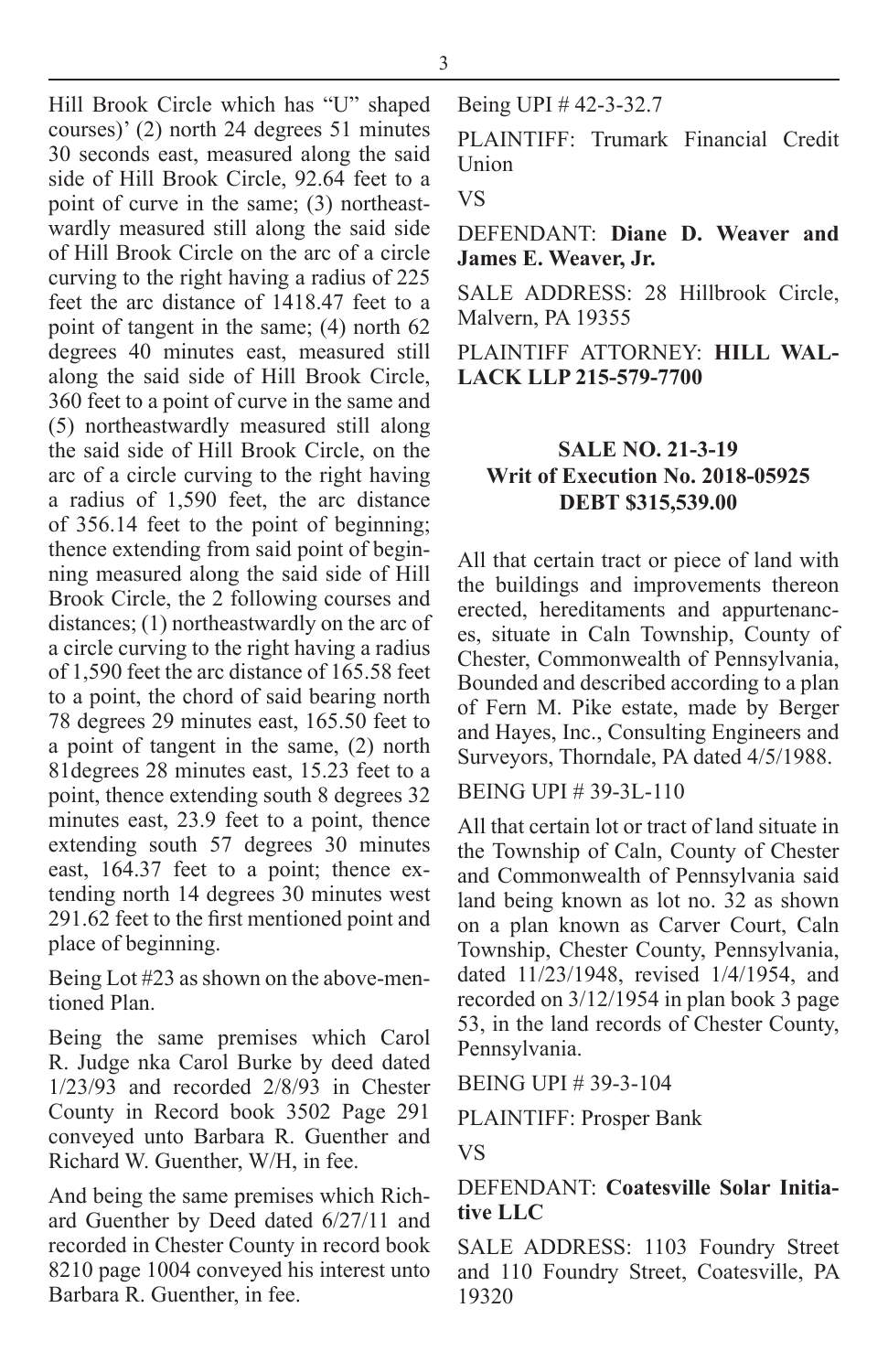#### PLAINTIFF ATTORNEY: **ANTHONY R. DISTASIO, ESQUIRE 610-374-7320**

#### **SALE NO. 21-4-47 Writ of Execution No. 2015-11436 DEBT \$197,214.98**

ALL THAT CERTAIN lot of land, Situate in Kennett Heights in the Borough of Kennett Square, Chester County, Pennsylvania, bounded and described according to a Plan of Lots known as Kennett Heights, dated 6/22/1959 by George E. Regester & Sons, and recorded in Plan Book 9 page 24, as follows:

BEGINNING at a point on the Northerly side of Hazel Road, said point being the Southeasterly corner of Lot NO. 7, on said Plan, and the Southwesterly corner of the about to be described lot; thence from said point of beginning, and extending along said Lot No. 7 in a Northerly direction, 198.00 feet to a point n line of lands now or late of John Winters; thence extending along said land of Winters, North 75 degrees 38 minutes East, 101.00 feet to a point set on the Westerly side of a 12 feet wide right of way; thence extending along said right of way, South 02 degrees 51 minutes East, 198.00 feet to a point on the aforementioned side of Hazel Road; thence extending along the side of Hazel Road, South 71 degrees 29 minutes West, 78.00 feet to the first mentioned point and place of beginning.

BEING Lot No. 6 on said Plan.

TOGETHER with an easement for the placement of water and sewer lines across a 4 feet wide strip of the adjoining property, being a portion of Lot 7 as shown on said Plan, and specifically described as follows:

BEGINNING at a point, set of the Northerly side of Hazel Road or Avenue (45 feet wide), said point marking the Southeasterly corner of this about to be described tract and the Southwesterly corner of Lot 6 on said Plan, conveyed herein; thence leaving said point of beginning along said Hazel Road or Avenue, South 71 degrees 29 minutes 00 seconds West, 75.00 feet to a point marking the Southwesterly corner of this tract and the Southeasterly corner of Lot No.8 on the said Plan; thence leaving said Hazel Road or Avenue and along said Lot 8, North 11 degrees 51 minutes 53 seconds West, 4.0 feet to a point in lines of Lot No. 8 and Lot No. 7; thence leaving said line, North 71 degrees 29 minutes 00 seconds East, 75.58 feet, be it the same, more or less, to a point in the lines of Lot 7 and Lot 6, conveyed herein; thence along said line, South 03 degrees 22mintues 09 seconds East, 4.0 feet, be it the same, more or less, to the first mentioned point and place of beginning.

It being the intention of the Grantor herein to grant an easement across a strip approximately 4 feet wide along the Southerly side of Lot 7 as shown on the said Plan, abutting and adjoining the premises, Lot 6, conveyed herein.

BEING THE SAME PREMISES which Grant W. Carlson and Nancy J. Carlson, be Deed dated December 19, 2003 in the Office of the Recorder of Deeds in and for Chester County in Deed Book 6015, Page 2256, granted and conveyed unto JASON J. NICHOLS and ALICIA NICHOLS, husband and wife and David O. Barlow and Edna M. Barlow, husband and wife be deed each with an undivided ½ interest as tenants by the entirety, as Joint Tenants with right of survivorship and not as tenants in common.

Tax Parcel No. 3-1-7

IMPROVEMENTS thereon: Residential Property

PLAINTIFF: Wilmington Savings Fund Society, FSB, d/b/a Christiana Trust, not individually but as trustee for Pretium Mortgage Acquisition Trust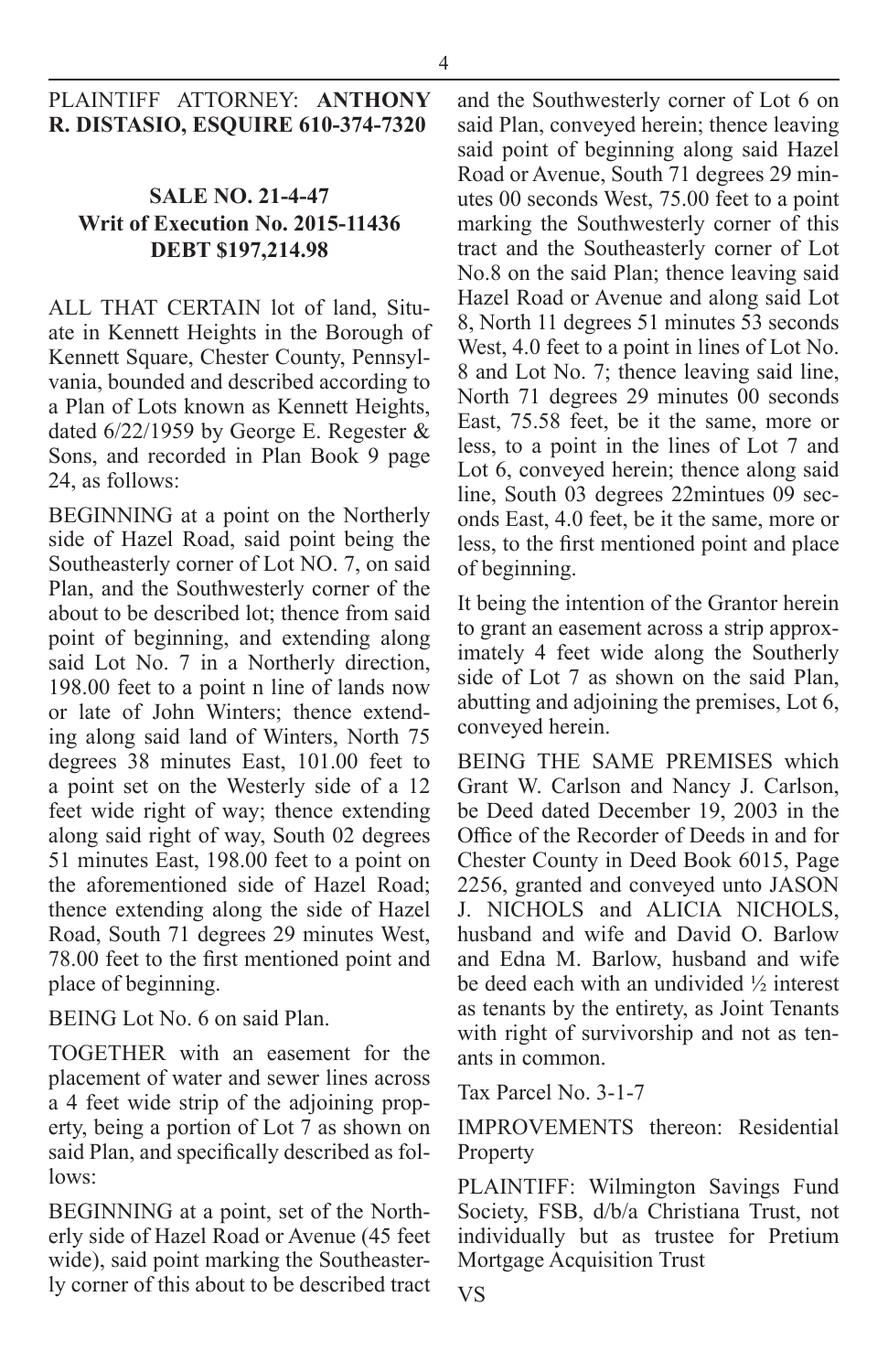SALE ADDRESS: 563 Hazel Avenue, Kennett Square, PA 19348

PLAINTIFF ATTORNEY: **POWERS KIRN, LLC 215-942-2090**

### **SALE NO. 21-5-50 Writ of Execution No. 2020-03617 DEBT \$304,692.97**

ALL THAT CERTAIN LOT OR PIECE OF GROUND SITUATE IN BOROUGH OF PHOENIXVILLE, CHESTER COUN-TY, PENNSYLVANIA, BOUNDED AND DESCRIBED ACCORDING TO A PLAN OF "PICKERING KNOLL", MADE BY HILTNER AND HITCHCOCK, REGIS-TERED SURVEYORS, DATED MAY 1926, AND RECORDED IN PLAN BOOK 1, PAGE 247.

TAX PARCEL # 15-18-9

IMPROVEMENTS thereon: Residential Dwelling & Lot

PLAINTIFF: U.S. Bank National Association as Legal Title Trustee for Truman 2016 SC6 Title Trust

VS

DEFENDANT: **Marc F. Novia & Donna D. Novia**

SALE ADDRESS: 24 Anderson Avenue, Phoenixville, PA 19460

PLAINTIFF ATTORNEY: **ROMANO, GARUBO & ARGENTIERI 856-384- 1515**

### **SALE NO. 21-7-79**

### **Writ of Execution No. 2016-06783 DEBT \$292,533.70**

Property situate in the TOWNSHIP OF EAST FALLOWFIELD, CHESTER County, Pennsylvania, being

BLR# 47-6-162

IMPROVEMENTS thereon: Residential Dwelling

PLAINTIFF: The Bank of New York Mellon Trust Company, National Association FKA The Bank of New York Trust Company, N.A. as Successor to JPMorgan Chase Bank, N.A., as Trustee for Residential Asset Mortgage Products, Inc., Mortgage Asset-Backed Pass-Through Certificates Series 2005-RS4

VS

#### DEFENDANT: **John F. Glah**

SALE ADDRESS: 130 Bridle Path Lane, Coatesville, PA 19320

PLAINTIFF ATTORNEY: **BROCK & SCOTT 844-856-6646**

#### **SALE NO. 21-10-115 Writ of Execution No. 2012-06098 DEBT \$30,156.75**

ALL THAT CERTAIN tract or parcel of ground with the buildings and improvements, thereon erected, hereditaments and appurtenances, Situate in Tredyffrin Township, Chester County, Pennsylvania.

Tax Parcel No.: 43-9L-1

PLAINTIFF: Tredyffrin/Easttown School **District** 

VS

#### DEFENDANT: **Lita M. Alston, Administratrix of the Estate of Lottie Alston**

SALE ADDRESS: 38 Summit Avenue, Tredyffrin Township, PA 19301

#### PLAINTIFF ATTORNEY: **PORTNOFF LAW ASSOCIATES, LTD. 484-690- 9300**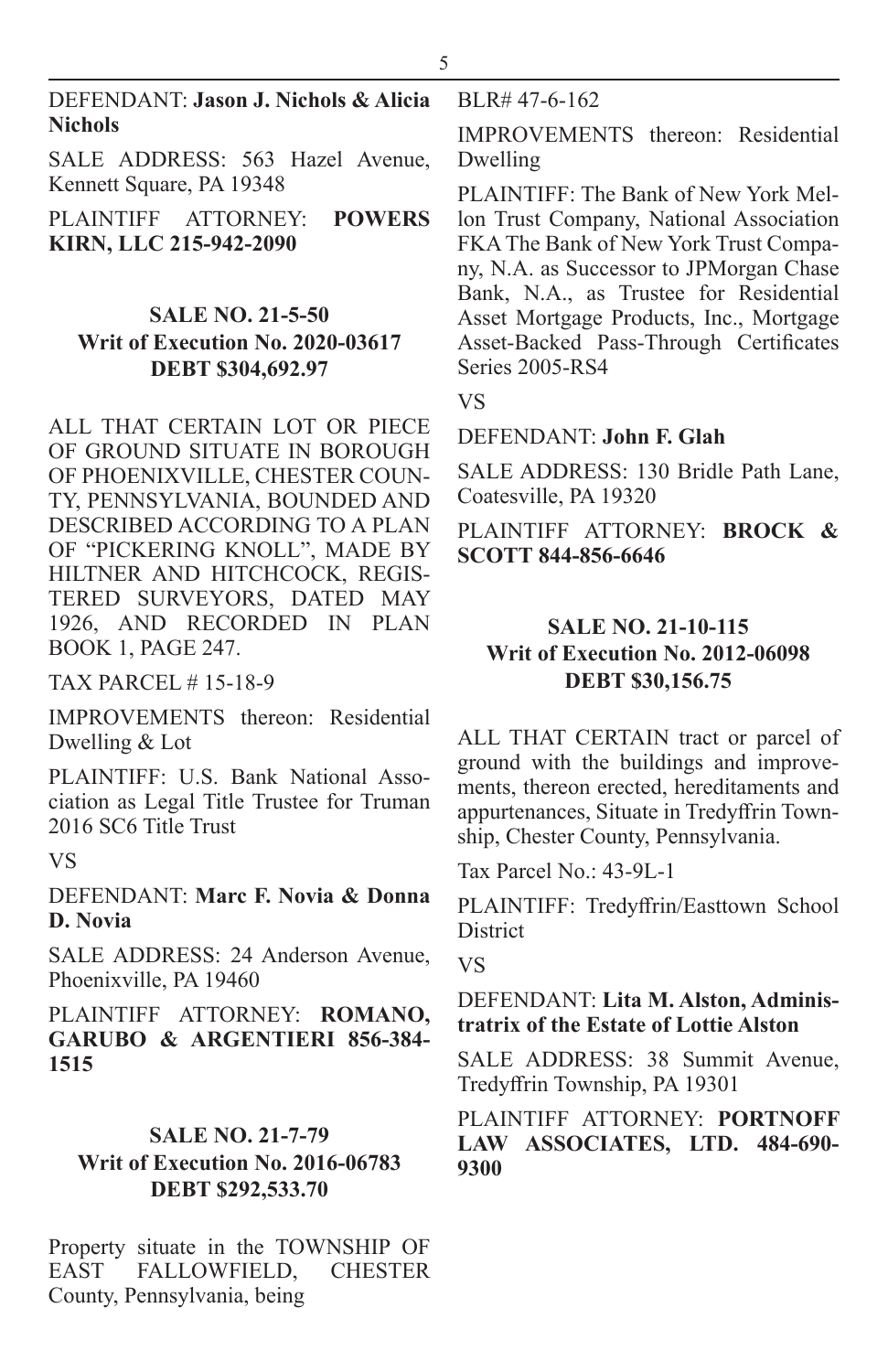#### **SALE NO. 21-10-119 Writ of Execution No. 2021-00359 DEBT \$366,816.46**

ALL THAT CERTAIN lot or piece of ground situate in the Township of Upper Uwchlan, Chester County, Commonwealth of Pennsylvania, as shown on a plan of "the reserve at eagle", made by Eastern States Engineering, Inc., dated November 19, 1999, last revised September 21, 2001 and recorded in Plan # 15948, bounded and described as follows, to wit:

BEGINNING at a point on the northwesterly side of Prescott Drive (50 feet wide) a corner lot 32 on said plan: thence extending along the northwesterly side of Prescott Drive south 24 degrees 40 minutes 00 seconds west 4.98 feet to a point of curve; thence still along the same on the arc of a circle curving to the right having a radius of 175.00 feet the arc distance of 135.41 feet to a point of tangent; thence still along the same south 69 degrees 00 minutes west 7.77 feet to a point; thence extending along lot 30 on said plan north 21 degrees (00 minutes west 125.00 feet to a point thence extending along open space on said plan north 48 degrees 03 minutes 09 seconds east 49.55 feet to a point; thence extending along lot 32 aforementioned south 65 degrees 20 minutes 00 seconds east 125.00 feet to a point and place of beginning.

UPI NO.: 32-3-456

IMPROVEMENTS thereon: consist of a single family residence

PLAINTIFF: ESSA Bank & Trust

#### VS

#### DEFENDANT: **Timothy P. Schwarz & Theresa R. Schwarz & the United States of America**

SALE ADDRESS: 217 Prescott Drive, Chester Springs, PA 19425

PLAINTIFF ATTORNEY: **JACK M. SEITZ, ESQ. 610-530-2700**

#### **SALE NO. 22-1-7 Writ of Execution No. 2016-05458 DEBT \$332,821.62**

ALL THAT CERTAIN lot or parcel of land situated in the Township of Uwchlan, County of Chester, Commonwealth of Pennsylvania, being more fully described in Deed dated January 6, 1993 and recorded in the Office of the Chester County Recorder of Deeds on January 12, 1993, in Deed Book Volume 3455 at Page 550.

Tax Parcel No. 33-3-117

PLAINTIFF: U.S. Bank National Association, not in its individual capacity but solely as trustee for the RMAC Trust, Series 2016-CTT

VS

DEFENDANT: **John C. Riley, Jr., Teresa A. Riley & the United States of America**

SALE ADDRESS: 1013 Welsh Ayers Way, Downingtown, PA 19335

PLAINTIFF ATTORNEY: **HLADIK, ONORATO & FEDERMAN, LLP 215- 855-9521**

#### **SALE NO. 22-1-8 Writ of Execution No. 2018-09591 DEBT \$115,446.40**

ALL THAT CERTAIN lot or parcel of land situated in the Fourth Ward of the City of Coatesville, County of Chester, Commonwealth of Pennsylvania, being more fully described in Deed dated July 12, 2006 and recorded in the Office of the Chester County Recorder of Deeds on May 1, 2007, in Deed Book Volume 7146 at Page 1136, Instruments No. 10749735.

Tax Parcel No. 16-07-0123

PLAINTIFF: U.S. Bank National Association, not in its individual capacity but solely as trustee for the RMAC Trust, Series 2016-CTT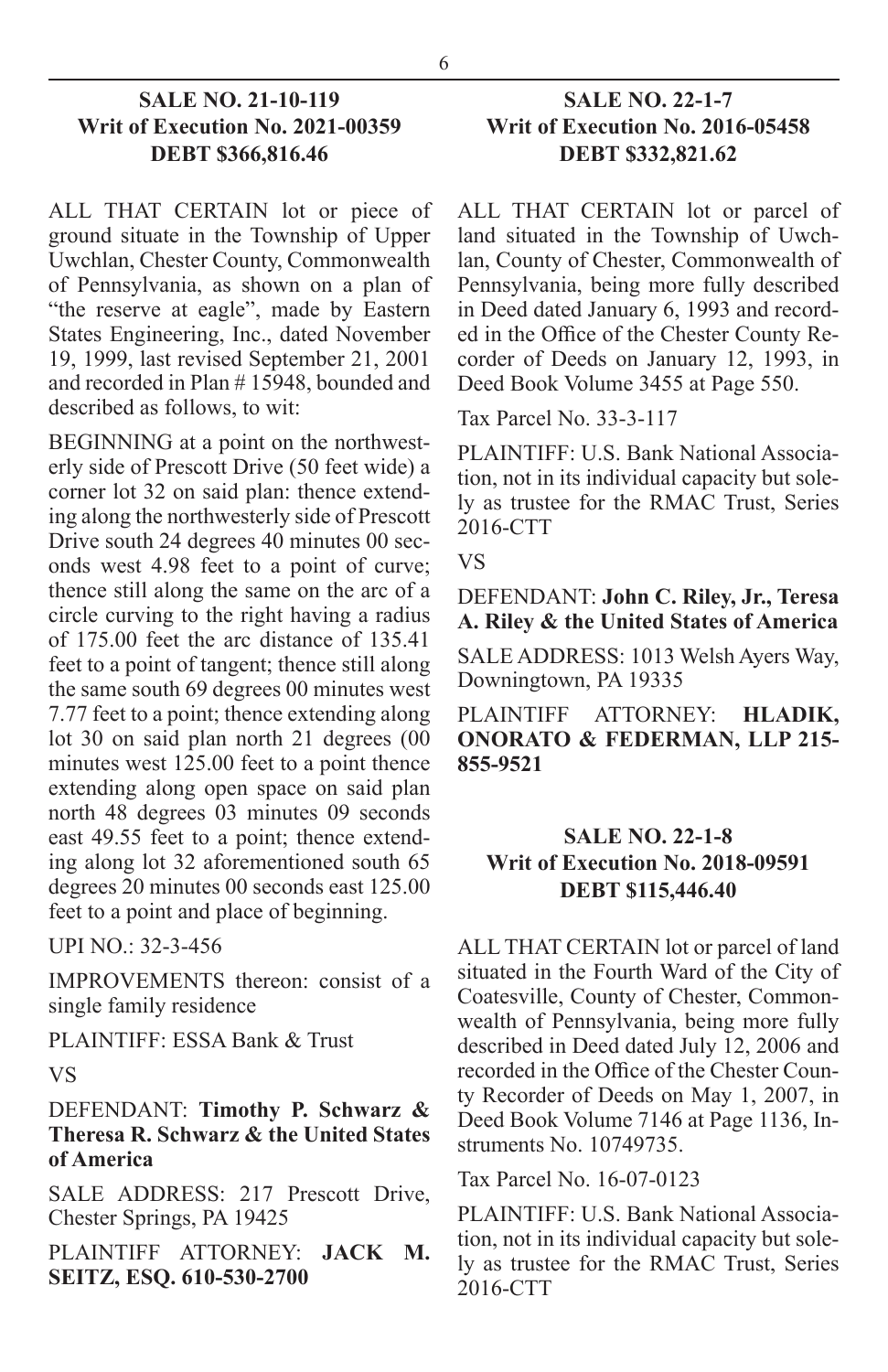VS

DEFENDANT: **Nicole M. Lytle a/k/a Nicole Ayers and David Lytle**

SALE ADDRESS: 1211 Stirling Street, Coatesville, PA 19320

PLAINTIFF ATTORNEY: **HLADIK, ONORATO & FEDERMAN, LLP 215- 855-9521**

### **SALE NO. 22-1-11 Writ of Execution No. 2013-05089 DEBT \$823,524.28**

#### PROPERTY SITUATE IN WEST PIKE-LAND TOWNSHIP

IMPROVEMENTS: A RESIDENTIAL DWELLING

TAX PARCEL # 34-4-260

PLAINTIFF: U.S. Bank National Association, as Trustee for Harborview Mortgage Loan Trust 2005-3, Mortgage Loan Pass-Through Certificates, Series 2005-3

VS

VS

DEFENDANT: **Tracy E. Beaver-McKeon & Michael McKeon**

SALE ADDRESS: 1707 Chantilly Lane, Chester Springs, PA 19425

PLAINTIFF ATTORNEY: **KML LAW GROUP, P.C. 215-627-1322**

#### **SALE NO. 22-1-13 Writ of Execution No. 2021-01130 DEBT \$155,897.11**

PROPERTY SITUATE IN BOROUGH OF OXFORD

IMPROVEMENTS: A RESIDENTIAL DWELLING

TAX PARCEL # 06-08-0103

PLAINTIFF: Flagstar Bank, FSB

#### DEFENDANT: **Tyler M. Harris**

SALE ADDRESS: 231 South 4th Street, Oxford, PA 19363

PLAINTIFF ATTORNEY: **KML LAW GROUP, P.C. 215-627-1322**

#### **SALE NO. 22-1-14 Writ of Execution No. 2021-03141 DEBT \$854,438.74**

PROPERTY SITUATE IN TOWNSHIP OF EAST BRADFORD

IMPROVEMENTS: A RESIDENTIAL DWELLING

TAX PARCEL # 51-07-0027.130

PLAINTIFF: CSMC 2018-SP3 Trust

VS

7

DEFENDANT: **Marianne Kane & Gerald E. Kane**

SALE ADDRESS: 1146 Saint Finnegan Drive, West Chester, PA 19382

PLAINTIFF ATTORNEY: **KML LAW GROUP, P.C. 215-627-1322**

#### **SALE NO. 22-1-16 Writ of Execution No. 2019-08856 DEBT \$311,536.34**

ALL THAT CERTAIN, MESSAGE, LOT OR PIECE OF LAND SITUATE ON, IN THE TOWNSHIP OF CHARLESTOWN, COUNTY OF CHESTER, STATE OF PENNSYLVANIA, BOUNDED AND DE-SCRIBED, AS FOLLOWS, TO WIT:

All that certain lot or piece of ground, hereditaments and appurtenances, Situate in the Township of Charlestown, County of Chester and Commonwealth of Pennsylvania, bounded and described according to a Plan of Property of Charlestown Oaks, made by Pennoni Associates, Philadelphia, PA, dated 2/3/1992, last revised 4/1999 and recorded 12/21/1999 in plan File No.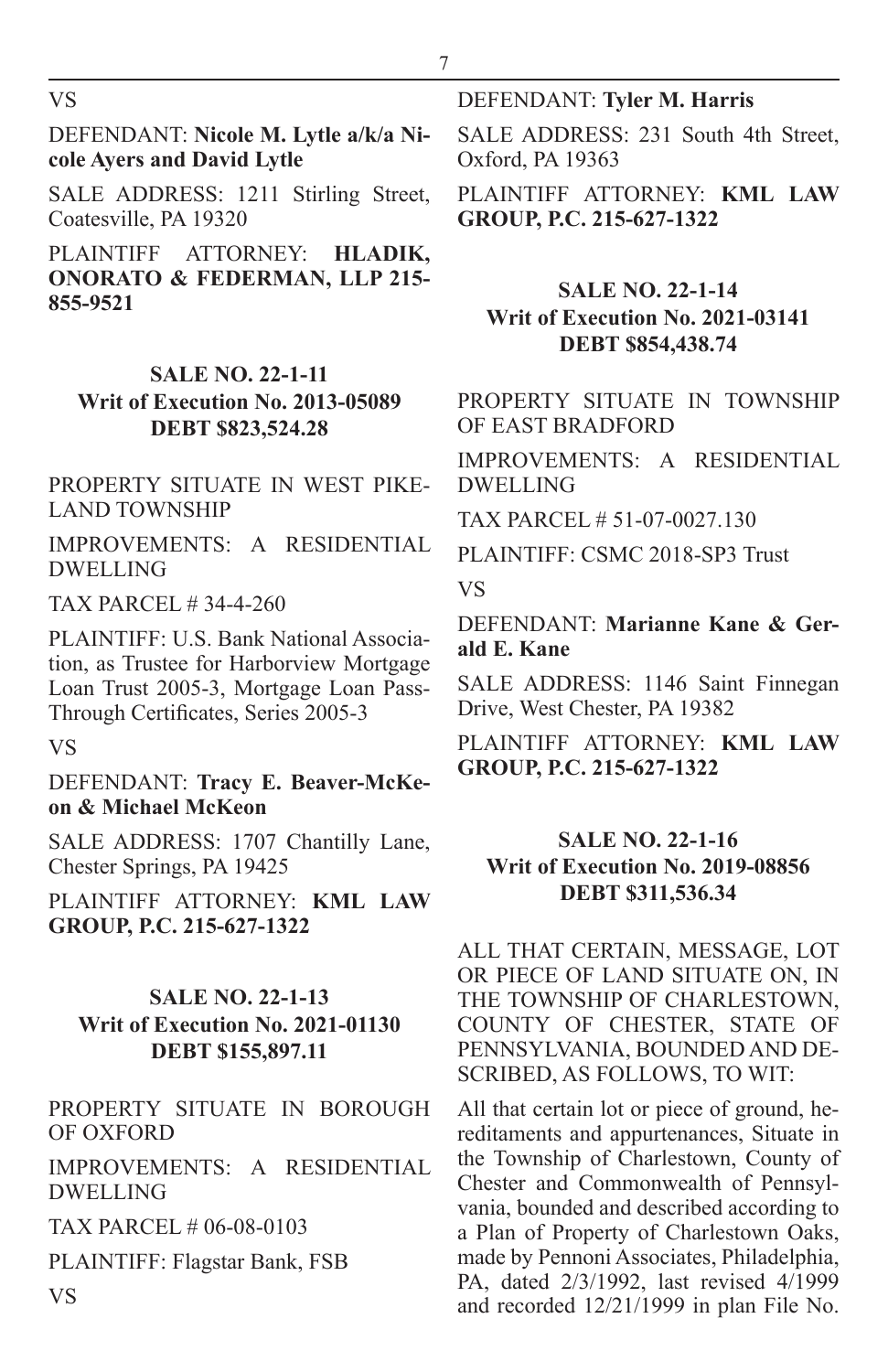Beginning at a point on the North side of Tudor Court cul-de-sac, said point being a corner of Lot No. 139 as shown on said Plan; thence extending from said beginning point along Lot No. 139, North 49 degrees 20 minutes, 10 seconds West, 130 feet to a point in Line of Lot "C"; thence extending along same North 40 degrees 39 minutes 50 seconds East, 24 feet to a point, a corner of Lot No. 137; thence extending along same South 49 degrees 20 minutes 10 seconds East, 136.5 feet to a point of curve on the North side of Tudor Court; thence extending along same on the arc of a circle curving to the left, having a radius of 50 feet, the arc distance of 25.13 feet to the first mentioned point and place of beginning.

Being Lot No. 138 as shown on said Plan.

BEING THE SAME PROPERTY CON-VEYED TO VIKRAM CHANDRAKANT PUROHIT AND POOJA VIKRAM PURO-HIT WHO ACQUIRED TITLE BY VIR-TUE OF A DEED FROM NARAYANAN RAJAMANI AND LAKSHMI GIRIDHA-RAN, DATED SEPTEMBER 19, 2014, RECORDED SEPTEMBER 22, 2014, AT DOCUMENT ID 11366945, AND RECORDED IN BOOK 8988, PAGE 1356, OFFICE OF THE RECORDER OF DEEDS, CHESTER COUNTY, PENN-SYLVANIA.

TAX PARCEL NO.: 35-03-0271

PLAINTIFF: Wells Fargo Bank, N.A. VS

DEFENDANT: **Vikram Purohit, AKA Vikram Chandrakant Purohit & Pooja Vikram Purohit**

SALE ADDRESS: 121 Tudor Court, Malvern, PA 19355

PLAINTIFF ATTORNEY: **MANLEY DEAS KOCHALSKI LLC 614-220- 5611**

#### **SALE NO. 22-1-20 Writ of Execution No. 2019-03245 DEBT \$525,232.44**

ALL THAT CERTAIN LOT OR PIECE OF GROUND, SITUATE IN THE TOWN-SHIP OF EAST MARLBOROUGH, COUNTY OF CHESTER AND STATE OF PENNSYLVANIA, BOUNDED AND DESCRIBED ACCORDING TO THE FI-NAL SUBDIVISION PLAN OF "FOLLY HILL FARMS", MADE BY GEORGE E. REGESTER, JR. AND SONS, INC.; REG-ISTERED, LAND SURVEYORS, AND RECORDED IN CHESTER COUNTY, AS PLAN NO. 7802 AND BEING MORE FULLY DESCRIBED AS FOLLOWS, TO WIT:

BEGINNING AT A POINT ON THE SOUTHERLY SIDE OF HUNTSMAN LANE, A CORNER OF LOT NO. 13, AS SHOWN ON SAID PLAN; THENCE EX-TENDING FROM SAID POINT OF BE-GINNING AND EXTENDING ALONG HUNTSMAN LANE, THE THREE (3) FOLLOWING COURSES AND DIS-TANCE: (1) SOUTH 49 DEGREES 45 MINUTES 00 SECONDS EAST 32.00 FEET TO A POINT OF CURVE; (2) ON THE ARC OF A CIRCLE CURVING TO THE RIGHT HAVING A RADIUS OF 25.00 FEET THE ARC DISTANCE OF 21.03 FEET TO A POINT OF REVERSE CURVE; (3) ON THE ARC OF A CIR-CLE CURVING TO THE LEFT HAV-ING A RADIUS OF 50 FEET THE ARC DISTANCE OF 65.59 FEET TO A POINT A CORNER OF LOT NO. 11 ON SAID PLAN; THENCE EXTENDING ALONG LOT NO.11, SOUTH 13 DEGREES 16 MINUTES 31 SECONDS WEST CROSS-ING OVER A 40 FEET WIDE EASE-MENT FOR USE AS ACCESS TO PAS-TURE LAND, 310.73 FEET TO A POINT IN LINE OF LANDS OF M.P.S BUILD-ERS; THENCE EXTENDING ALONG THE SAME NORTH 86 DEGREES 15 MINUTES 48 SECONDS WEST 283.34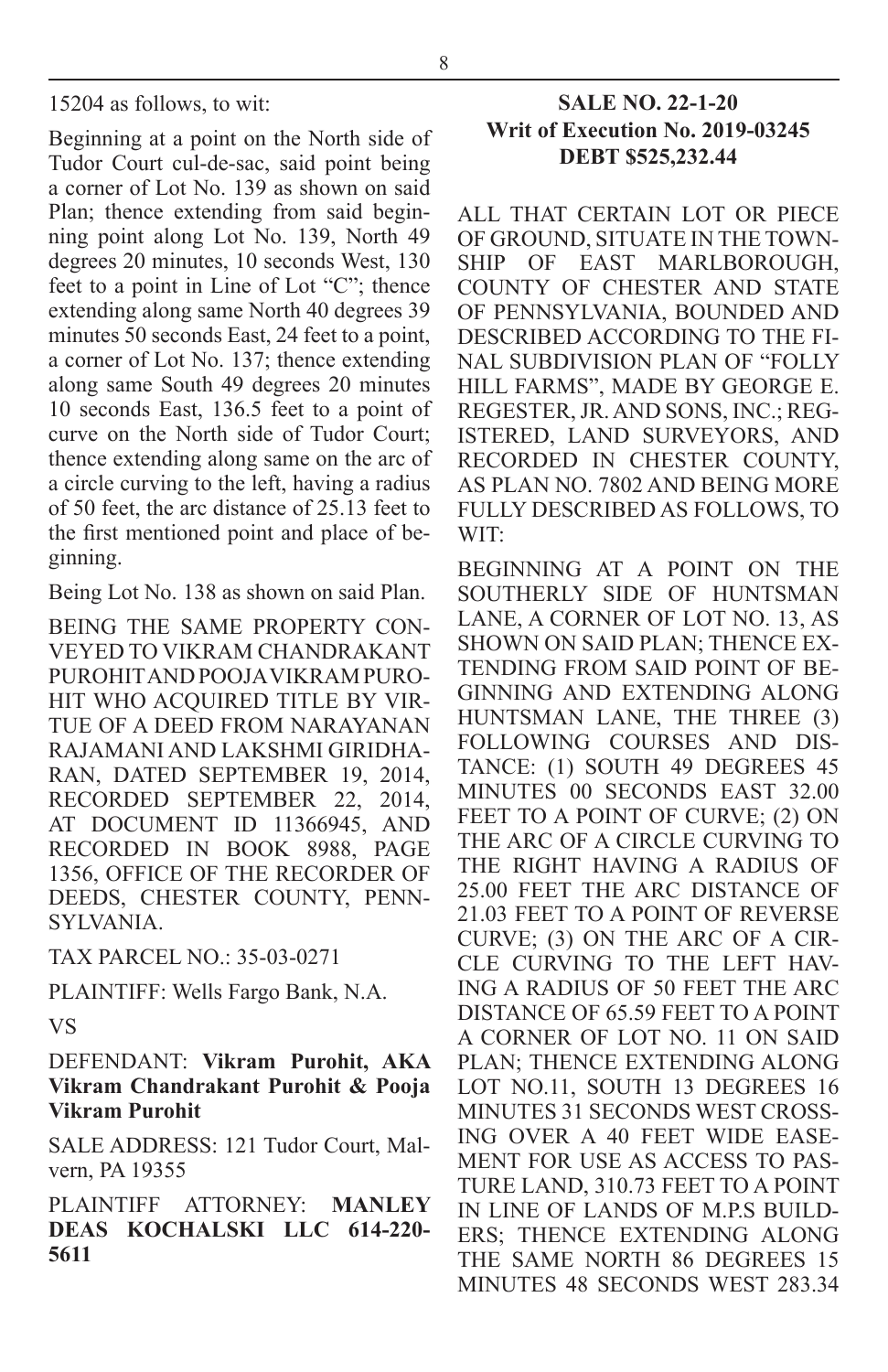FEET TO A POINT, A CORNER OF LOT NO. 15 ON SAID PLAN; THENCE EX-TENDING ALONG THE SAME AND ALONG LOT NO. 13 THE TWO FOL-LOWING COURSES AND DISTANCES; (1) NORTH 03 DEGREES 40 MINUTES 12 SECONDS EAST RE-CROSSING SAID 40 FEET WIDE EASEMENT FOR USE AS ACCESS TO PASTURE LAND, 40.00 FEET TO A POINT; (2) NORTH 40 DEGREES 15 MINUTES 00 SECONDS EAST 432.92 FEET TO A POINT ON THE SOUTHERLY SIDE OF HUNTS-MAN LANE, THE FIRST MENTIONED POINT AND PLACE OF BEGINNING.

BEING LOT NO. 12 ON SAID PLAN.

UPI # 61-6-37.1B

PLAINTIFF: Harleysville Bank

#### VS

DEFENDANT: **William C. Huyler III & Robin Leigh Huyler**

SALE ADDRESS: 1845 Huntsman Lane, West Chester, PA 19382

PLAINTIFF ATTORNEY: **MCCABE, WEISBERG & CONWAY, LLC 215- 790-1010**

#### **SALE NO. 22-2-31 Writ of Execution No. 2018-09754 DEBT \$1,339.90**

ALL THAT CERTAIN tract of land situate in the City of Coatesville, County of Chester and Commonwealth of Pennsylvania, known as 744 East Chestnut Street, and more particularly bounded and described according to a survey by Edgar Laub, R.S., dated  $11/5/1969$ , as follows:

BEGINNING at a point on the South line of East Chestnut Street, said point being South 81 degrees 22 minutes 30 seconds West 221.32 feet from the intersection of the South line of East Chestnut Street and the West curb line of North Eighth Avenue; thence from said point of beginning and

House #746 South 8 degrees 37 minutes 30 seconds East 94 feet to the North line of an 8 feet alley; thence by said alley's North line South 81 degrees 22 minutes 30 seconds West 17 feet to a point in line of House #742; thence by said House #742 North 8 degrees 37 minutes 30 seconds West 94 feet to a point in the South line of East Chestnut Street; thence by said East Chestnut Street's South line North 81 degrees 22 minutes 30 seconds East 17 feet to the point of beginning.

TAX PARCEL NO. 16-6-232.1

PLAINTIFF: City of Coatesville

VS

DEFENDANT: **Douglas R. Ricketts**

SALE ADDRESS: 744 E. Chestnut Street, Coatesville, PA 19320

PLAINTIFF ATTORNEY: **PORTNOFF LAW ASSOCIATES, LTD. 484-690- 9300**

#### **SALE NO. 22-2-36 Writ of Execution No. 2018-12955 DEBT \$387,644.86**

Property situate in the TOWNSHIP OF UPPER UWCHLAN, CHESTER County, Pennsylvania

BLR # 32-4-130

IMPROVEMENTS thereon: a residential dwelling

PLAINTIFF: WELLS FARGO BANK, N.A.

VS

#### DEFENDANT: **JOHN DLUTOWSKI**

SALE ADDRESS: 174 Magnolia Drive, Chester Springs, PA 19425

PLAINTIFF ATTORNEY: **BROCK & SCOTT, PLLC 844-856-6646**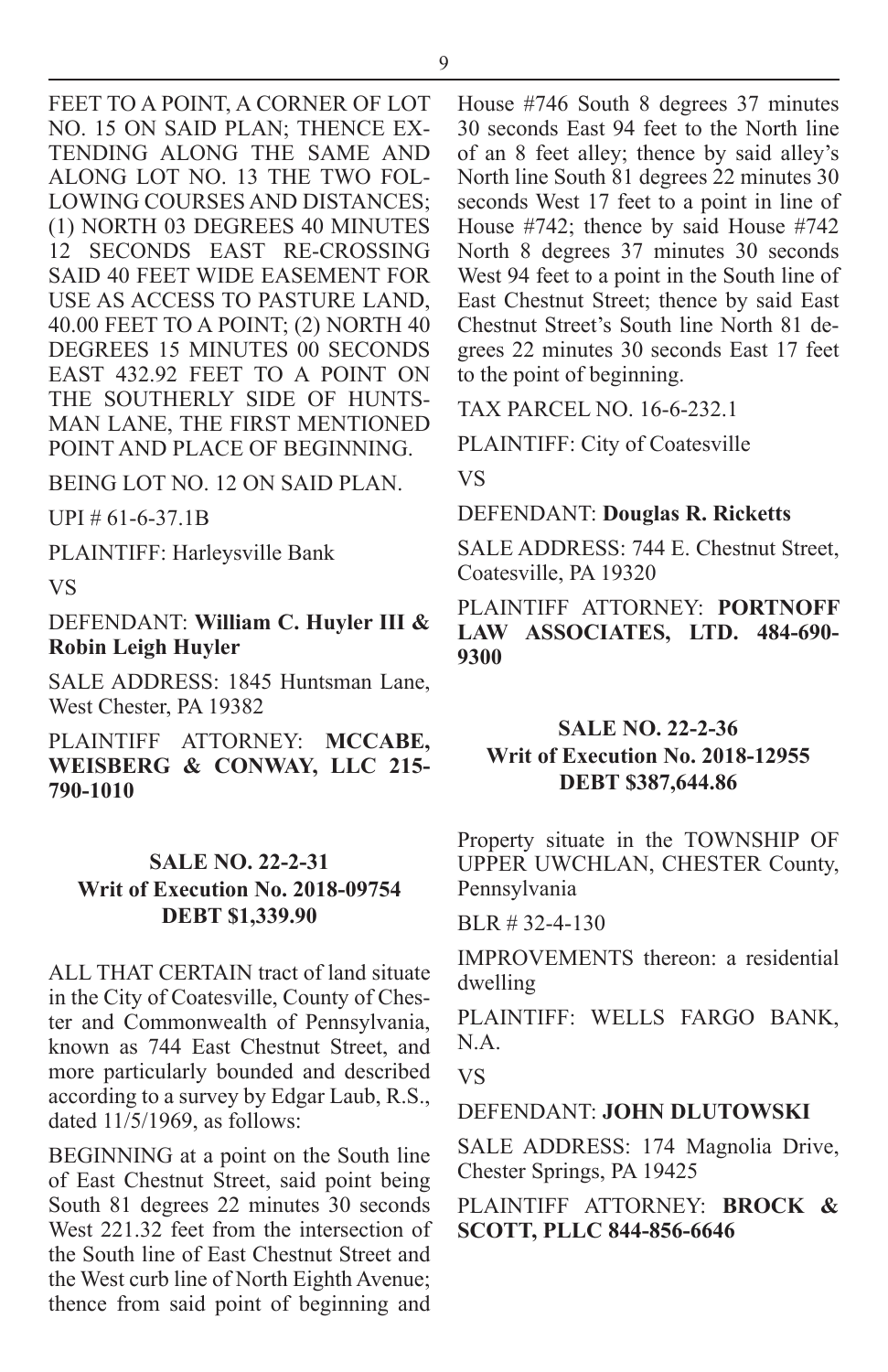#### **SALE NO. 22-2-39 Writ of Execution No. 2018-05465 DEBT \$844,934.42**

ALL THAT CERTAIN lot or parcel of land situated in the Township of Easttown, County of Chester, Commonwealth of Pennsylvania, being more fully described in Deed dated June 22, 1984 and recorded in the Office of the Chester County Recorder of Deeds on July 5, 1984, in Deed Book Volume 63 at Page 78.

Tax Parcel No. 55-5B-56

PLAINTIFF: U.S. Bank National Association, not in its individual capacity but solely as trustee for the RMAC Trust, Series 2016-CTT

VS

DEFENDANT: **Francis G. Mitchell & Nina Mitchell**

SALE ADDRESS: 715 Clovelly Lane, Devon, PA 19333

PLAINTIFF ATTORNEY: **HLADIK, ONORATO & FEDERMAN, LLP 215- 855-9521**

#### **SALE NO. 22-2-45**

#### **Writ of Execution No. 2012-09656 DEBT \$787,244.53**

PROPERTY SITUATE IN WEST PIKE-LAND TOWNSHIP

TAX PARCEL # 34-3-22.11

IMPROVEMENTS thereon: a residential dwelling

PLAINTIFF: DEUTSCHE BANK NA-TIONAL TRUSTCOMPANY AS TRUST-EE FOR HARBORVIEW MORTGAGE LOAN TRUST MORTGAGE LOAN PASS-THROUGH CERTIFICATES, SE-RIES 2007-2

#### VS

DEFENDANT: **BRIAN JARRATT** 

#### **A/K/A JAMES BRIAN JARRATT A/K/A BRADFORD J. JARRATT & JENNIFER JARRATT**

SALE ADDRESS: 1728 Valley Lane, Chester Springs, PA 19425

PLAINTIFF ATTORNEY: **KML LAW GROUP, P.C. 215-627-1322**

#### **SALE NO. 22-3-69 Writ of Execution No. 2019-10716 DEBT \$174,431.89**

ALL THAT CERTAIN lot or piece of ground, situate in the Township of North Coventry, County of Chester and Commonwealth of Pennsylvania, bounded and described according to a subdivision plan prepared by Pennoni Associates, Inc., dated 2/3/1990, last revised 10/11/1990 and recorded as Plan No. 10800, as follows, to wit:

BEGINNING at a point on the Northwesterly side of Coventry Pointe Lane, a corner of Lot No. 2-1 on said Plan; thence from said beginning point, leaving Coventry Pointe Lane and extending along Lot 2-1, North 27 degrees 00 minutes 00 seconds West, 179.26 feet to a point in line of lands now orate of Albert A. and Genevieve E. Stewartz and said plan; thence extending along same, North 28 degrees 35 minutes 25 seconds East, 19.06 feet to a point, a corner of Lot No. 3-1 on said plan; thence extending along Lot No. 3-1, South 74 degrees 56 minutes 28 seconds East, 5.76 feet to a point, a corner of Lot No.2-3 on said plan; thence extending along Lot 2-3, South 27 degrees 00 minutes 00 seconds East 188.55 feet to a point on the Northwesterly side of Coventry Pointe Lane aforesaid; thence extending along Coventry Pointe Lane on the arc of a circle curving to the right having a radius of 139.00 feet the arc distance of 20.16 feet to the first mentioned point and place of beginning.

BEING LOT NO. 2-2 on said plan.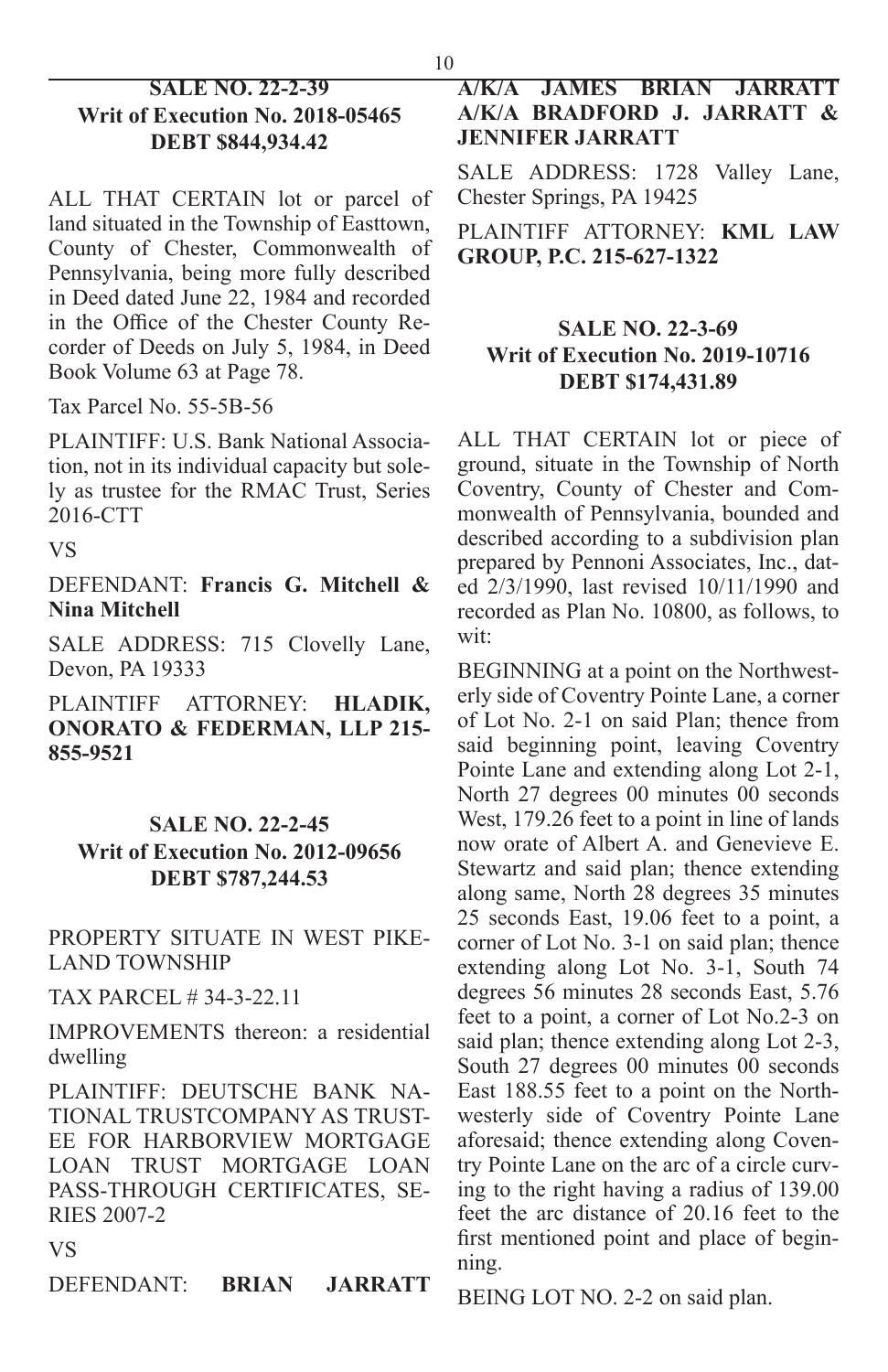CONTAINING 3,736 square feet more or less.

BEING THE SAME PREMISES which Jean Marie Risney by Deed dated March 28, 2002 and recorded April 12, 2002, at Instrument 10072651 in Book 5254, Page 1557 in the Office of the Recorder of Deeds in and for the County of Chester, Pennsylvania granted and conveyed unto William C. Darlington and Mary M. Darlington, husband and wife, in fee.

PARCEL ID # 17-03G-0100

PLAINTIFF: Nationstar Mortgage LLC d/b/a Mr. Cooper

VS

DEFENDANT: **Mary M. Darlington and William C. Darlington**

SALE ADDRESS: 202 Coventry Pointe Lane, Pottstown, PA 19465

PLAINTIFF ATTORNEY: **LOGS LE-GAL GROUP LLP 610-278-6800**